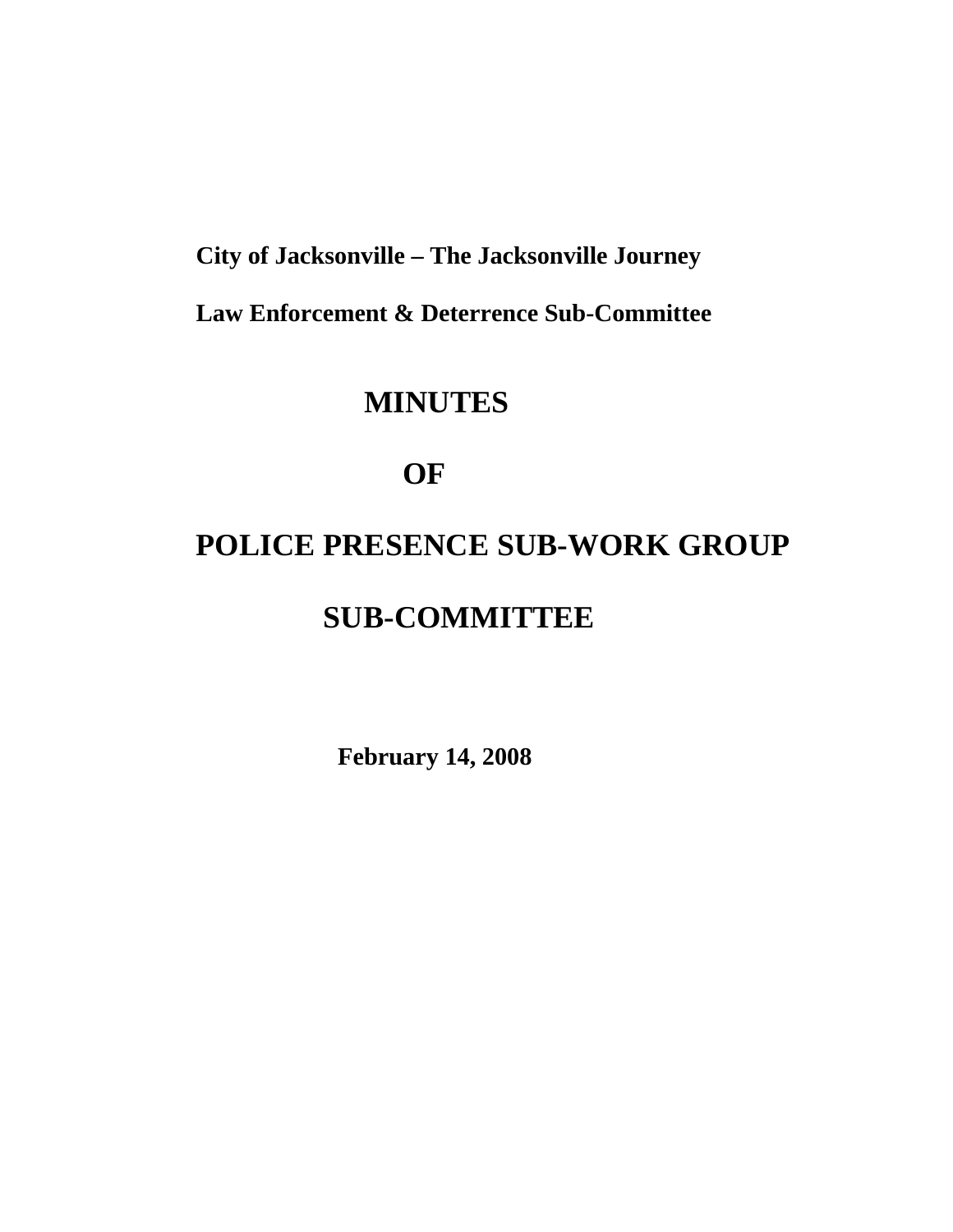**The Jacksonville Journey – Police Presence** 

 **Sub-Workgroup** 

 **February 14, 2008** 

 **8:30 a.m.** 

**PROCEDDINGS before the Jacksonville Journey Police Presence Sub-Committee taken on Thursday, February 14, 2008, Edward Ball Building, 8th Floor – 214 N. Hogan Street, Jacksonville, Duval County, Florida commencing at approximately 8:30 a.m.** 

 **Police Presence Sub-Workgroup** 

 **Lanny Russell, Chair Isaiah Rumlin, Member Melissa Nelson, Member Frank Mackesy, Member**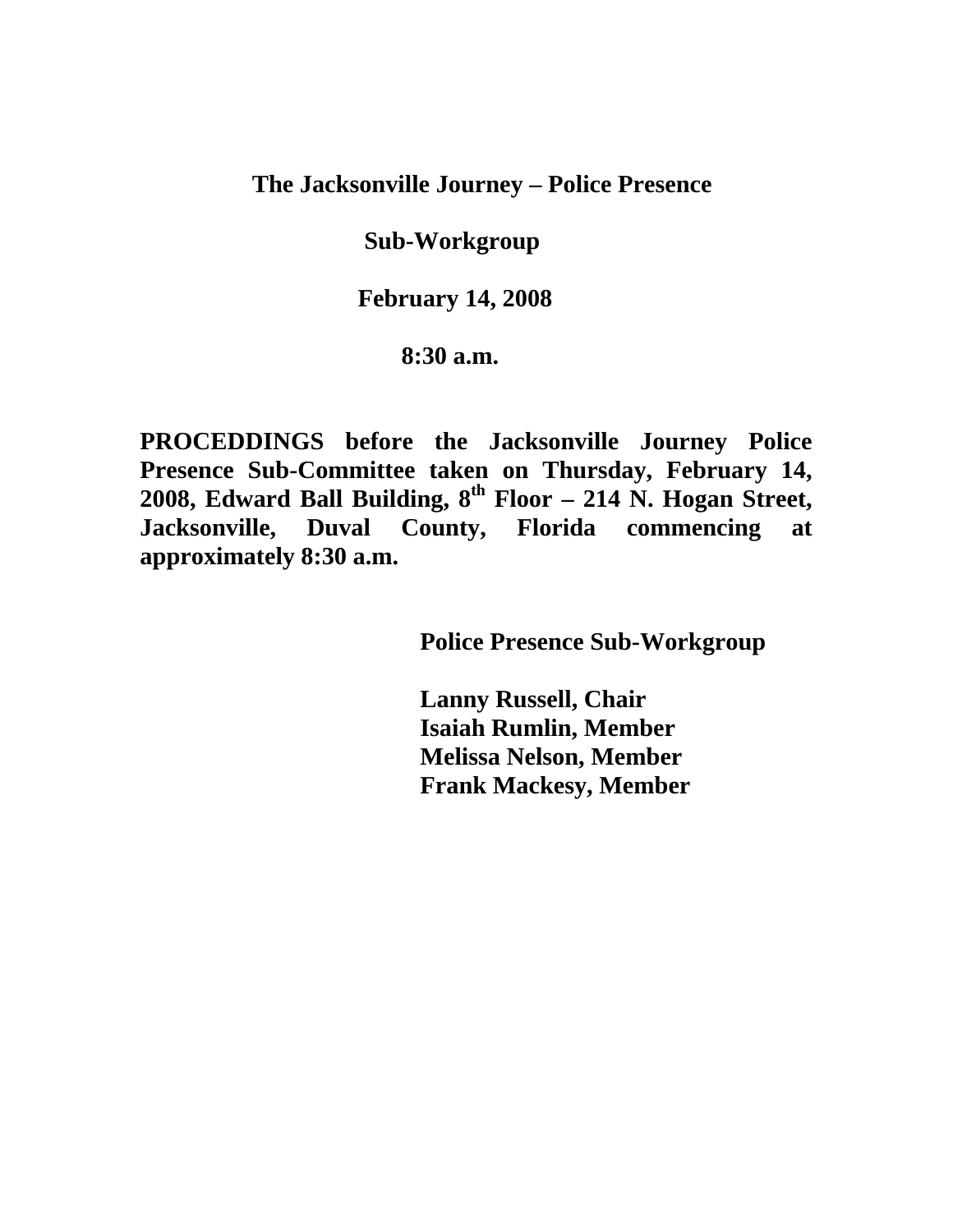#### **APPEARANCES**

#### **COMMITTEE CHARS & MEMBERS:**

Lanny Russell, Chair Isaiah Rumlin, Member Melissa Nelson, Member Frank Mackesy, Member

### **PROFESSIONAL STAFF:**

Pam Markham, City Inspector General

#### **STAFF:**

Adam Hollingsworth Jill Jones

#### **OTHERS PRESENT:**

Phil Fritz, Florida Times Union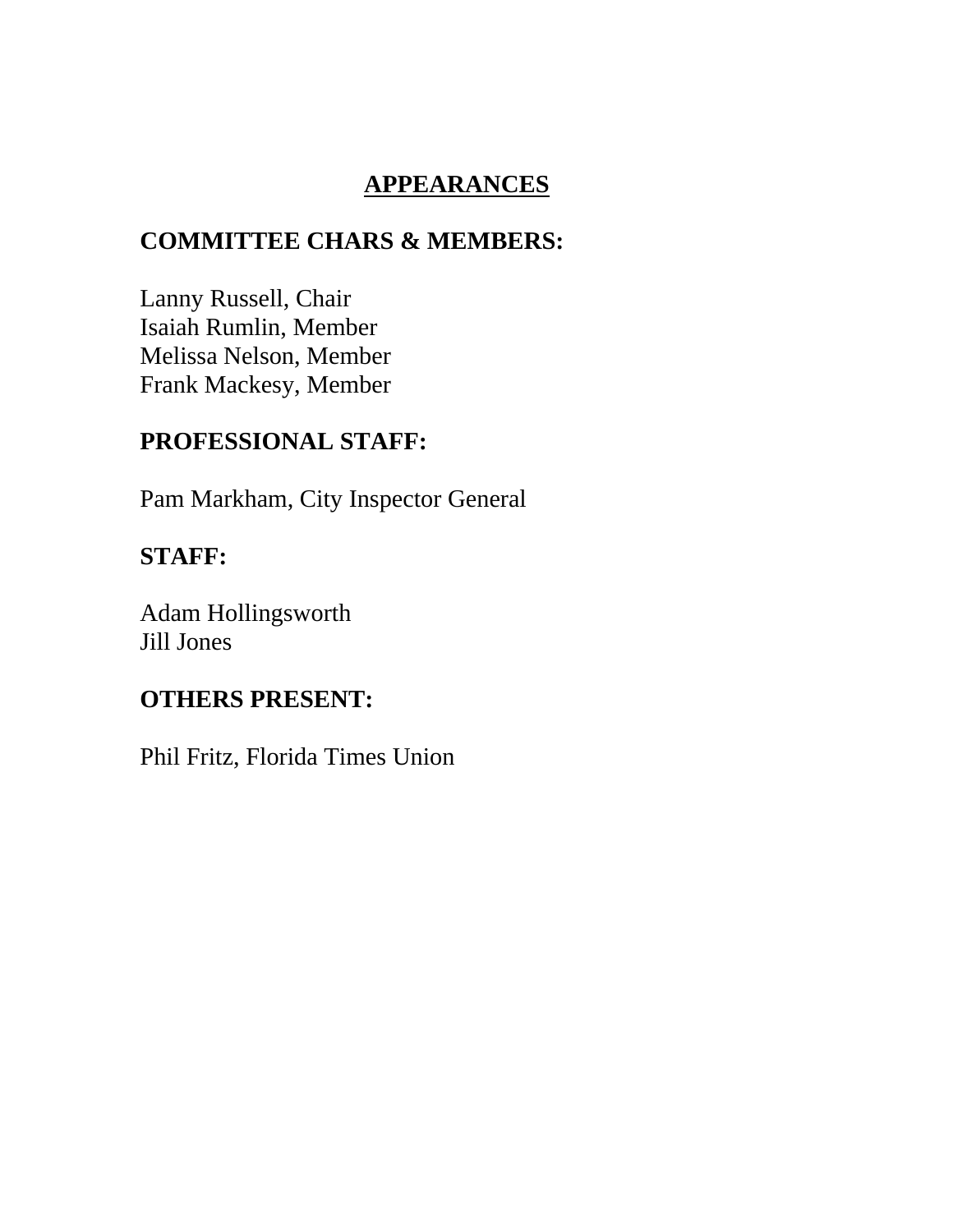#### **PROCEEDINGS:**

February 14, 2008

Increasing Police Presence

**Call to Order and Comments.** Chairman Russell called the meeting to order at approximately 8:45 a.m.

**Purpose of Meeting:** Discuss the Mayor's crime initiate – The Jacksonville Journey – Take a Step Increasing Police Presence Sub-Committee.

Chairman Russell welcomed the group and thanked them for attending the meeting even with a time change. Chairman Russell asked the group to go around the table for introductions. Following the introductions, Chairman Russell reminded the committee of the Sunshine Law. Chairman Russell began the meeting with a review of the previous meeting and acknowledged everyone's receipt of the hand-out containing the topic list of today's meeting. Chairman Russell then had the committee pause as they passed out the hand-outs for the Topic List and the minutes from the previous meeting. Chairman Russell had the committee take a few minutes to review the same. Chairman Russell moved to have the minutes from the previous meeting approved and Melissa Nelson moved to second the passing of the minutes and the minutes were then approved by Chairman Russell.

 Chairman Russell then had Staff Member Adam Hollingsworth go over the topic overlay factual attachment. Staff Member Hollingsworth then went through each item of the Topic for Police Presence Sub-Committee handout to be discussed in today's meeting. Staff Member Hollingsworth then went on to discuss that Attachment number 2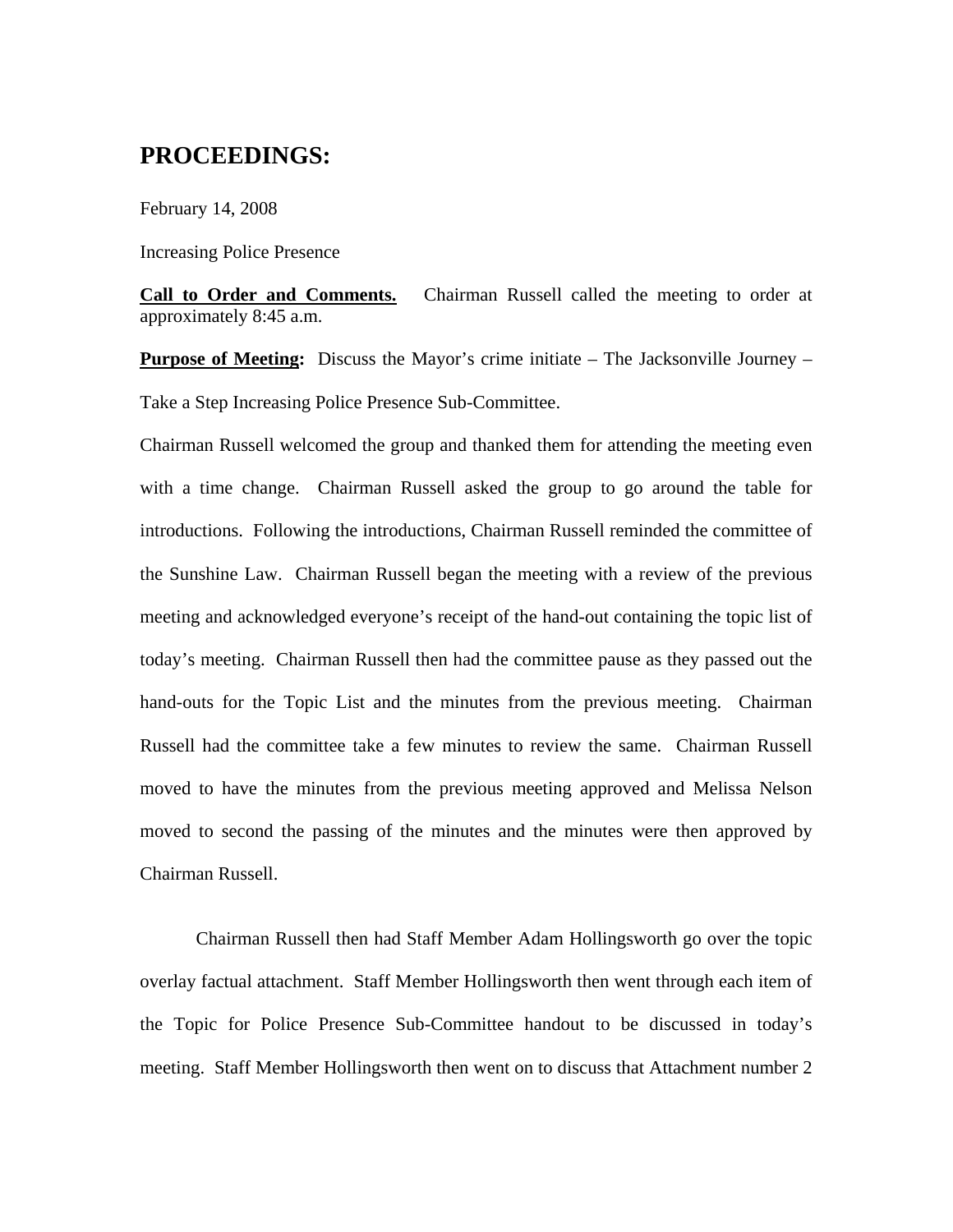was a financial analysis that Professional Staff Member Pam Markham would be able to assist with any questions relating to this document.

 Chairman Russell indicated the committee needs to identify topic items and address any additional ideas anyone may have outside of the topic list to add to such as additional sources of information or things that should be changed or deleted.

 Q – Member Rumlin asked how does this reduce crime? Chairman Russell responded by saying that is our objective to study the analysis and as a group make that determination.

Q - Member Rumlin then indicated all we are doing is coming up with documents to complete population of Sherriff's office. Member Rumlin said he does not see or understand what we are doing. He indicated if the purpose of the Mayor's Office was help to reduce crime, he doesn't see how we can help do that and does not see a purpose to this committee and is seriously considering resigning his position with the committee.

 Chairman Russell indicated that our purpose by using study and analysis is to determine how to add officers which would clearly help in the reduction of crime; how training could be more effective and getting the community involved to help achieve our goal of reducing crime.

 Member Mackesey stated to Member Rumlin that he had a lot of historical knowledge and would be disappointed if he resigned. Member Mackesey went on to explain how we are a sub-committee of bigger work groups that are charged with the responsibility of reducing crime. Mackesey did indicate that we are evaluating things that have already been addressed and we are simply re-hashing the same things. Member Rumlin then indicated that this is all been done before and wanted to know what we are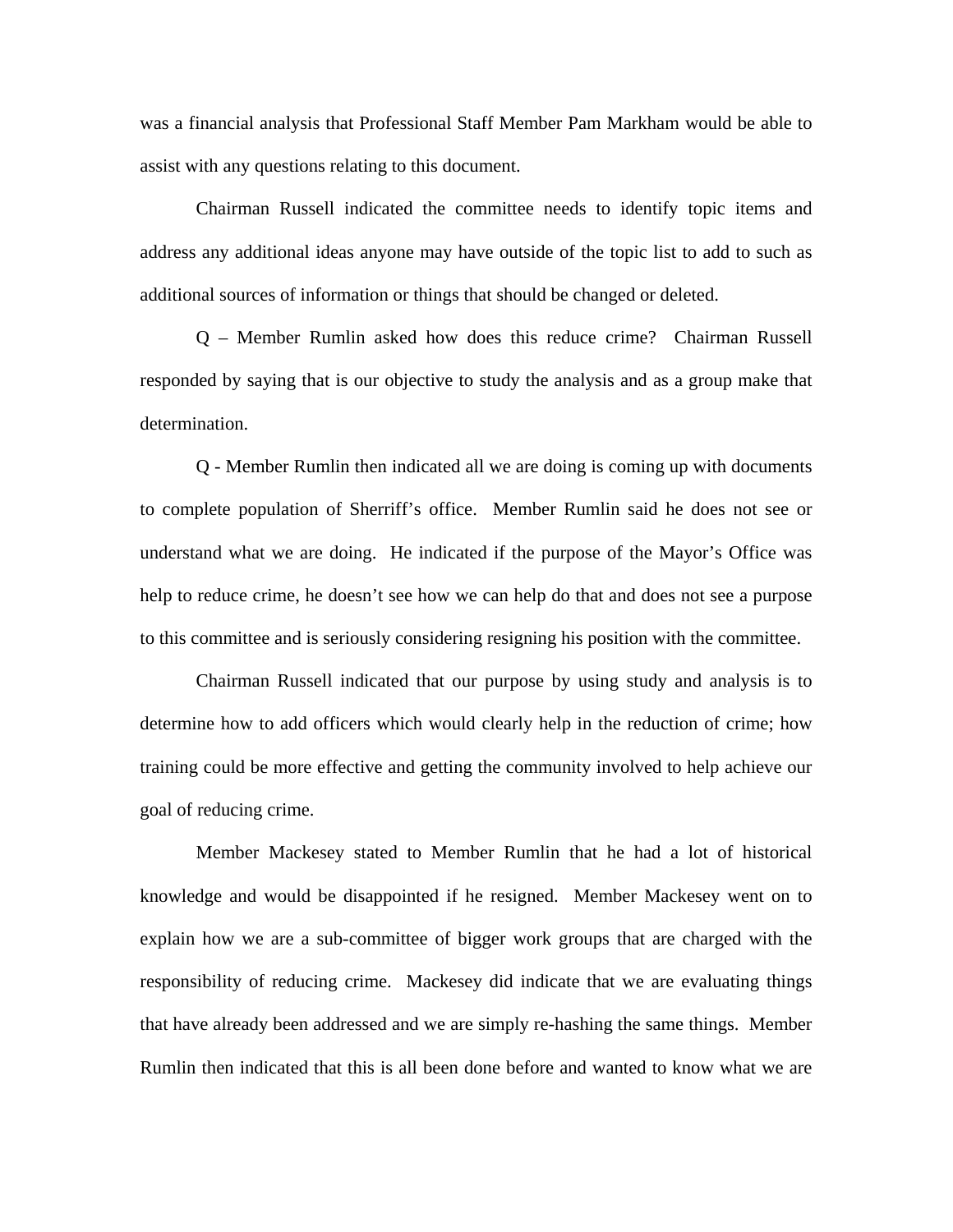doing here as he feels it is a waste of time. Staff Member Hollingsworth indicated that our role here is to reduce crime by getting ideas to implement already evaluated by analysis of existing data.

 Chairman Russell then asked Member Rumlin what do you think we should be doing? Member Rumlin responded by stating we should come up with ways to reduce violence. Member Rumlin indicated we could reduce crime by a simple elementary way of redeploying the police officers to high crime areas. Chairman Russell indicated that was an important function and we should analyze and determine recommendations on how to do that. Member Rumlin deferred to Member Mackesey who indicated that has already been done and they have an agreement with the Mayor's office. Mackesey addressed redeployment of officers by noting a shortage of staff by about 51 officers and that all zones are short-staffed and there is no excess of officers to redeploy to higher crime areas. When additional officers are added they are behind 6 months because of training and the overlapping of retiring police officers. Chairman Russell asked what can we do to help alleviate the overlapping of officers and Mackesy indicated nothing can be done unless the training laws are changed.

 Member Rumlin then asked if we should look at Orlando and the success they are having in implementing similar changes. Member Mackesy went on to say look at where they are starting from and describes the differences in other counties and Duval County and states their success rate is due to the higher police presence which is what we are here trying to accomplish. Member Mackesey indicated the Sherriff does not think data is what we need to look at but rather the DNA of the City. Member Mackesy also went